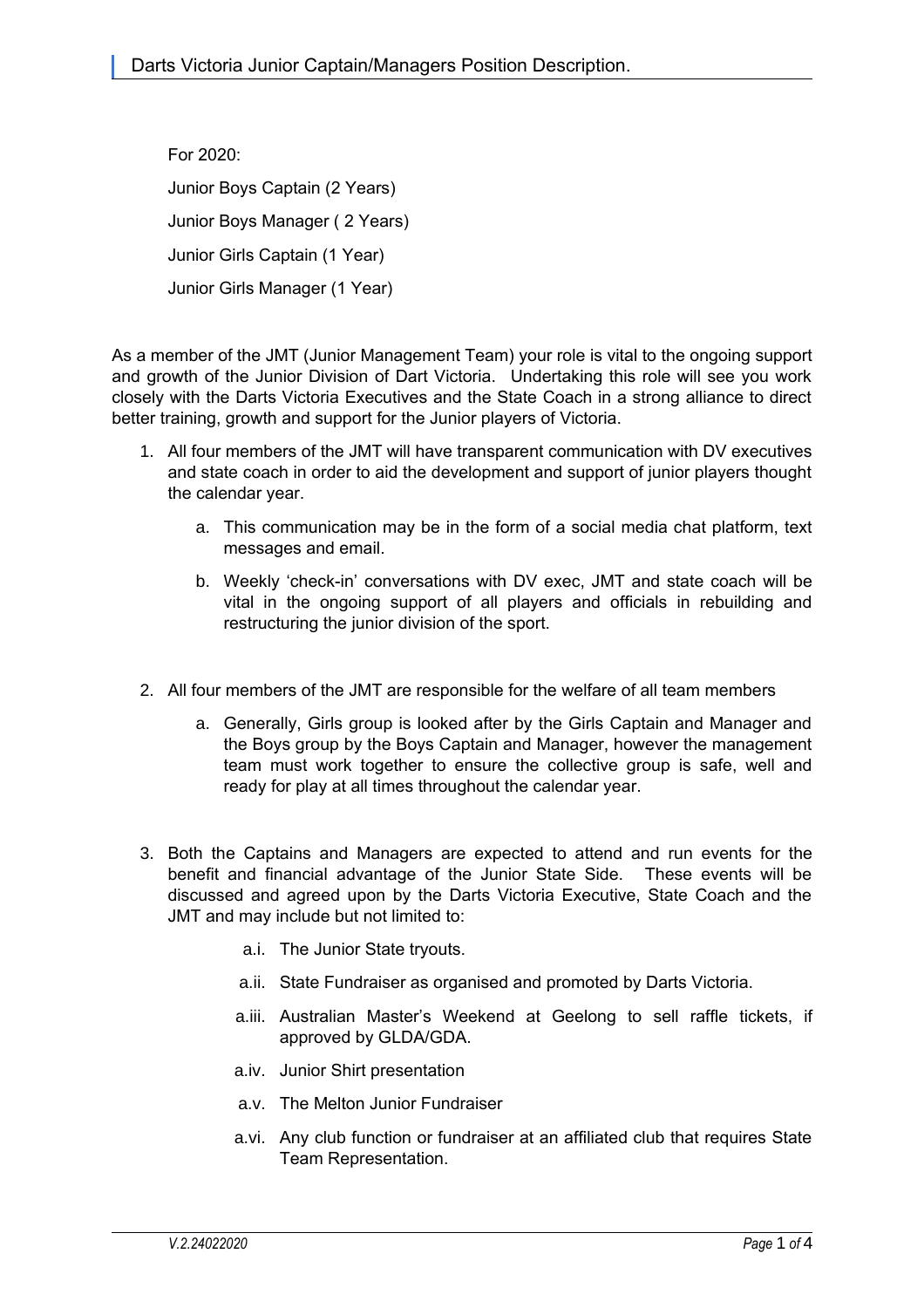- 4. The JMT, in consultation with the DV Executive/Treasurer is responsible for liaising with DV exec to assist in organising transport and accommodation for the team to attend the Australian Junior Championships.
- 5. The JMT are responsible for collecting the Junior State Representative paperwork and forward to the DV secretary as soon as possible after the completion of the Tryouts.
	- a. This includes copies of Photo Identification for travel purposes (the booking of flights requires photo identification for each team member), and all paperwork in the Junior State Representative player information pack.
- 6. JMT members are required to provide the DV secretary with a copy of their drivers' licence, working with children's check and medical assurance statement upon agreeing and being nominated for a JMT position. Copies of these documents are held in confidence with the secretary and destroyed upon the member leaving or completing their role in the JMT.
- 7. Fundraising for the Junior team is the responsibility of the JMT. A fundraising report is to be submitted to the DV Secretary at the end of each month.
	- a. Fundraising forms are to be completed upon the conclusion of all fundraising events and forwarded to the DV treasurer.
- 8. Banking for fundraising funds are depositing into a designated official Dart Victoria Bank Account, with a nominated JMT and Darts Victoria Treasurer having joint access
	- a. This is to ensure legal and financial responsibility is upheld and accountable.
	- b. All incoming and outgoing funds will be from this designated account.
	- c. ALL JMT must be aware of the accessible balance with the Junior account.
	- d. It is the responsibility of the JMT and the DV Treasurer to ensure the funds available are kept up to date and information is always available.
- 9. JMT are to ensure all contact information for each parent/guardian of the Junior players and JMT is current and listed with the DV secretary.
	- a. Phone Numbers work, home, mobile email address, postal address along with emergency contact details are required.
- 10. DV will sponsor each player \$300 and official \$500 for the purpose of costs incurred in transport and accommodation.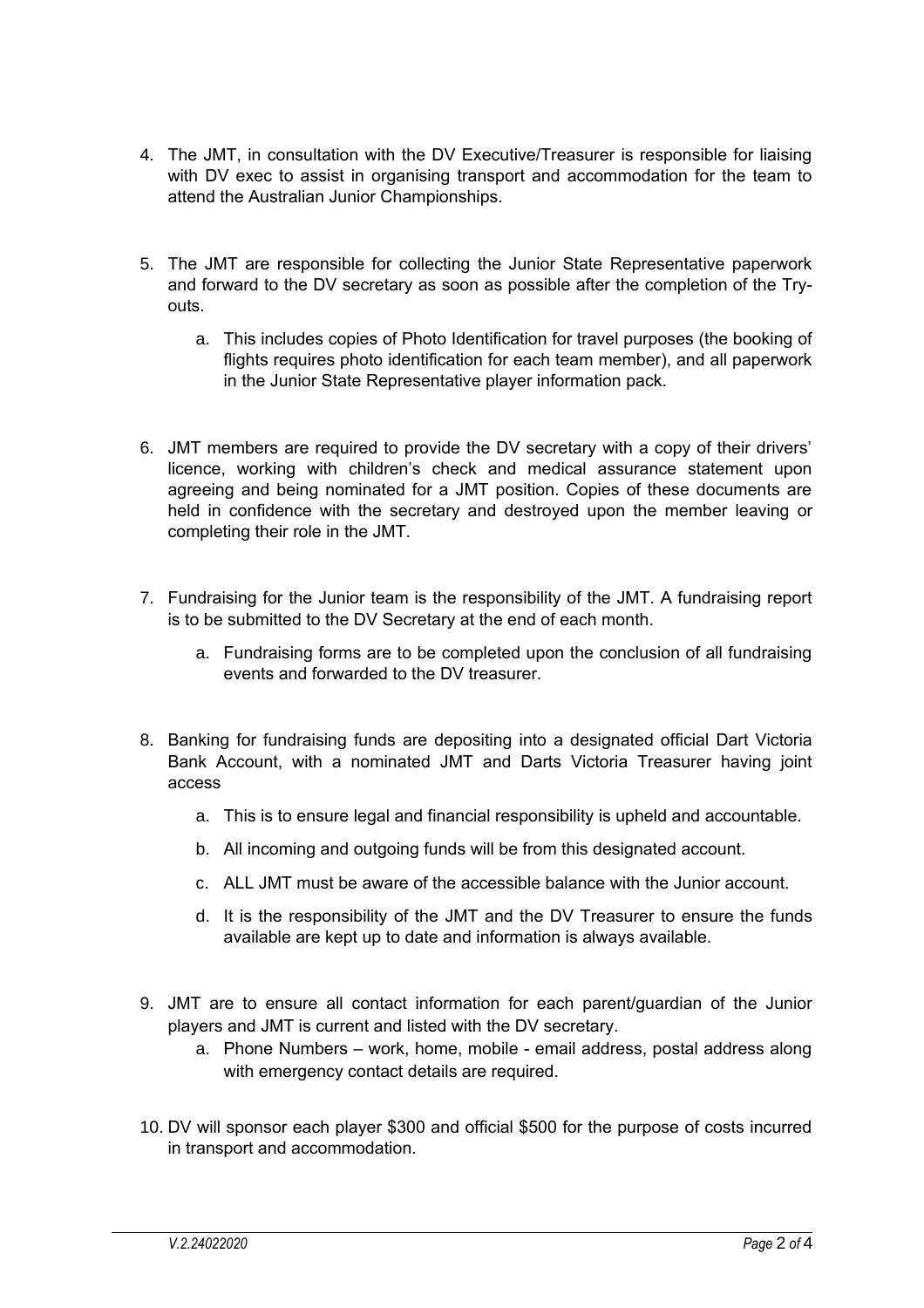- 11. JMT will work closely with DV exec and state coach to ensure all players are supported and monitored through out the state selection process.
- 12. DV exec and state coach will support the JMT in their managerial process with the Junior State representative team.
	- a. All possible tools for support and encouragement between exec ! coach! JMT! player will be made available, within reason and availability.

## *For the Darts Australia Championships*

- 1. Captains and Managers are to ensure the require paperwork for Darts Australia (Junior Banner, Junior Pen Pics and Junior Seedings and Information Forms) for the Junior Championships is filled out and returned to the DV Secretary when required.
- 2. During the Championships, one of the JMT is to participate in the Junior Advisory Committee. Minutes of the meeting are to be sent to the DV Secretary
- 3. Members of the JMT are to compile a report after the Championships and forwarded to the DV Secretary as soon as possible. This report will include stats and
- 4. During the Championships the Representative for the Youth Masters is to be selected from the 4 Girls and 4 Boys. The selection "Must" be statistically the top performing player for the Girls and Boys for the Championship (if the selection is difficult on stats then the Captain/Manages selection will be made on their collective knowledge of each player).